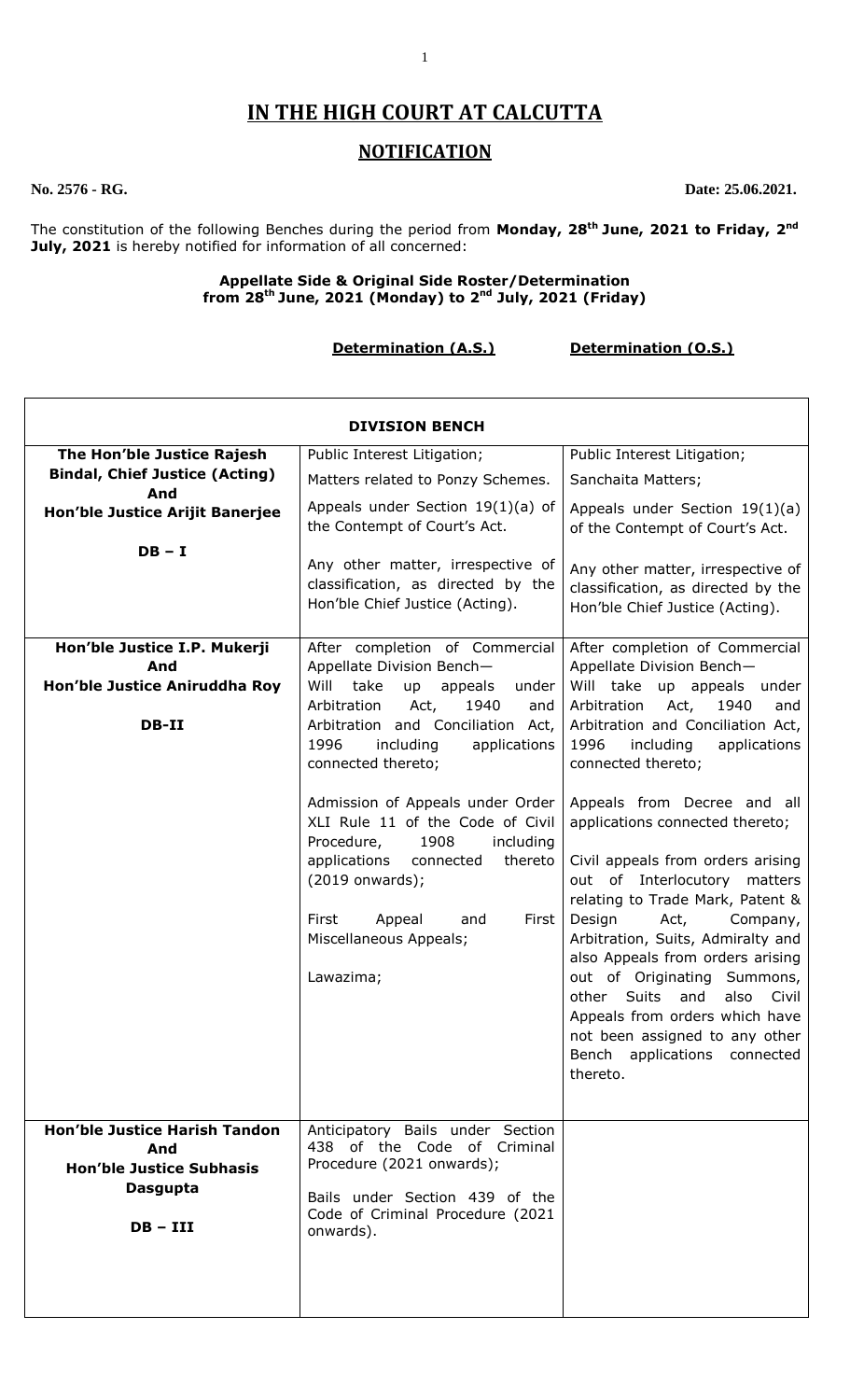| <b>Hon'ble Justice Soumen Sen</b><br>And<br><b>Hon'ble Justice Hiranmay</b><br><b>Bhattacharyya</b> | Applications under Section 27 of<br>Electricity<br>the<br>Regulatory<br>Commission Act, 1998 including<br>applications connected thereto;                                       | Applications under Section 27 of<br>Electricity<br>the<br>Regulatory<br>Commission Act, 1998 including<br>applications connected thereto;             |
|-----------------------------------------------------------------------------------------------------|---------------------------------------------------------------------------------------------------------------------------------------------------------------------------------|-------------------------------------------------------------------------------------------------------------------------------------------------------|
| $DB - IV$                                                                                           | Matters relating to Tribunals under<br>Articles 323A and 323B of the<br>Constitution of India including<br>application connected thereto.                                       | Matters relating to Tribunals<br>under Articles 323A and 323B of<br>Constitution<br>of<br>India<br>the<br>including application connected<br>thereto. |
| Hon'ble Justice Subrata Talukdar                                                                    | All intra-court appeals arising out                                                                                                                                             | All intra-court appeals arising                                                                                                                       |
| And                                                                                                 | of writ matters filed under Article                                                                                                                                             | out of writ matters filed under                                                                                                                       |
|                                                                                                     | 226 of the Constitution of India;                                                                                                                                               | Article 226 of the Constitution of                                                                                                                    |
| Hon'ble Justice Ravi Krishan                                                                        |                                                                                                                                                                                 | India.                                                                                                                                                |
| <b>Kapur</b>                                                                                        | Matrimonial & Family<br>Court                                                                                                                                                   |                                                                                                                                                       |
| $DB - V$                                                                                            | Appeals & matters relating to<br>Guardianship including applications<br>connected thereto;                                                                                      |                                                                                                                                                       |
|                                                                                                     | Admission of Appeals<br>under<br>Section 30 of the Employees'<br>Compensation Act, 1923.                                                                                        |                                                                                                                                                       |
|                                                                                                     |                                                                                                                                                                                 |                                                                                                                                                       |
| <b>Hon'ble Justice Tapabrata</b><br><b>Chakraborty</b><br>And<br>Hon'ble Justice Suvra Ghosh        | Admission and Hearing of Criminal<br>Appeals<br>and<br>applications<br>connected<br>thereto<br>including<br>suspension<br>application for<br>of<br>sentence in pending appeals; | Habeas Corpus petition.                                                                                                                               |
| $DB - VI$                                                                                           | Criminal appeals relating to crimes                                                                                                                                             |                                                                                                                                                       |
|                                                                                                     | against women;                                                                                                                                                                  |                                                                                                                                                       |
|                                                                                                     | Anticipatory Bails under Section<br>438 of the Code of Criminal<br>Procedure (Upto 2020);                                                                                       |                                                                                                                                                       |
|                                                                                                     | Bails under Section 439 of the<br>Code of Criminal Procedure (Upto<br>$2020$ );                                                                                                 |                                                                                                                                                       |
|                                                                                                     | Habeas Corpus petition.                                                                                                                                                         |                                                                                                                                                       |
| <b>Hon'ble Justice Arindam Sinha</b>                                                                | Admission of Appeals under Order                                                                                                                                                |                                                                                                                                                       |
| With                                                                                                | XLI Rule 11 of the Code of Civil                                                                                                                                                |                                                                                                                                                       |
| Hon'ble Justice Biswajit Basu                                                                       | 1908<br>Procedure,<br>including                                                                                                                                                 |                                                                                                                                                       |
|                                                                                                     | applications connected thereto                                                                                                                                                  |                                                                                                                                                       |
| $DB - VII$                                                                                          | (Upto 2018).                                                                                                                                                                    |                                                                                                                                                       |
|                                                                                                     |                                                                                                                                                                                 |                                                                                                                                                       |
|                                                                                                     |                                                                                                                                                                                 |                                                                                                                                                       |
|                                                                                                     | <b>SINGLE BENCH</b>                                                                                                                                                             |                                                                                                                                                       |
| Hon'ble Justice Rajesh Bindal,<br><b>Chief Justice (Acting)</b>                                     |                                                                                                                                                                                 | Matters related to Section 11 of<br>the Arbitration and Conciliation<br>Act, 1996.                                                                    |
| $SB-I$                                                                                              |                                                                                                                                                                                 |                                                                                                                                                       |
|                                                                                                     |                                                                                                                                                                                 |                                                                                                                                                       |
|                                                                                                     |                                                                                                                                                                                 |                                                                                                                                                       |
| <b>Hon'ble Justice Shivakant Prasad</b>                                                             | Matters (motion & hearing) under                                                                                                                                                | Matters<br>(motion &<br>hearing)                                                                                                                      |
|                                                                                                     | Article 226 of the Constitution                                                                                                                                                 | under Article<br>226<br>of<br>the                                                                                                                     |
| $SB - II$                                                                                           | relating to Residuary under Group                                                                                                                                               | Constitution<br>relating<br>to                                                                                                                        |
|                                                                                                     | IX including applications connected<br>thereto.                                                                                                                                 | Residuary<br>under Group<br>IX<br>including applications connected                                                                                    |
|                                                                                                     |                                                                                                                                                                                 | thereto.                                                                                                                                              |
|                                                                                                     | Group IX Matters<br>from<br>the<br>'Warning List' also.                                                                                                                         | Group IX Matters from the                                                                                                                             |
|                                                                                                     |                                                                                                                                                                                 | 'Warning List' also.                                                                                                                                  |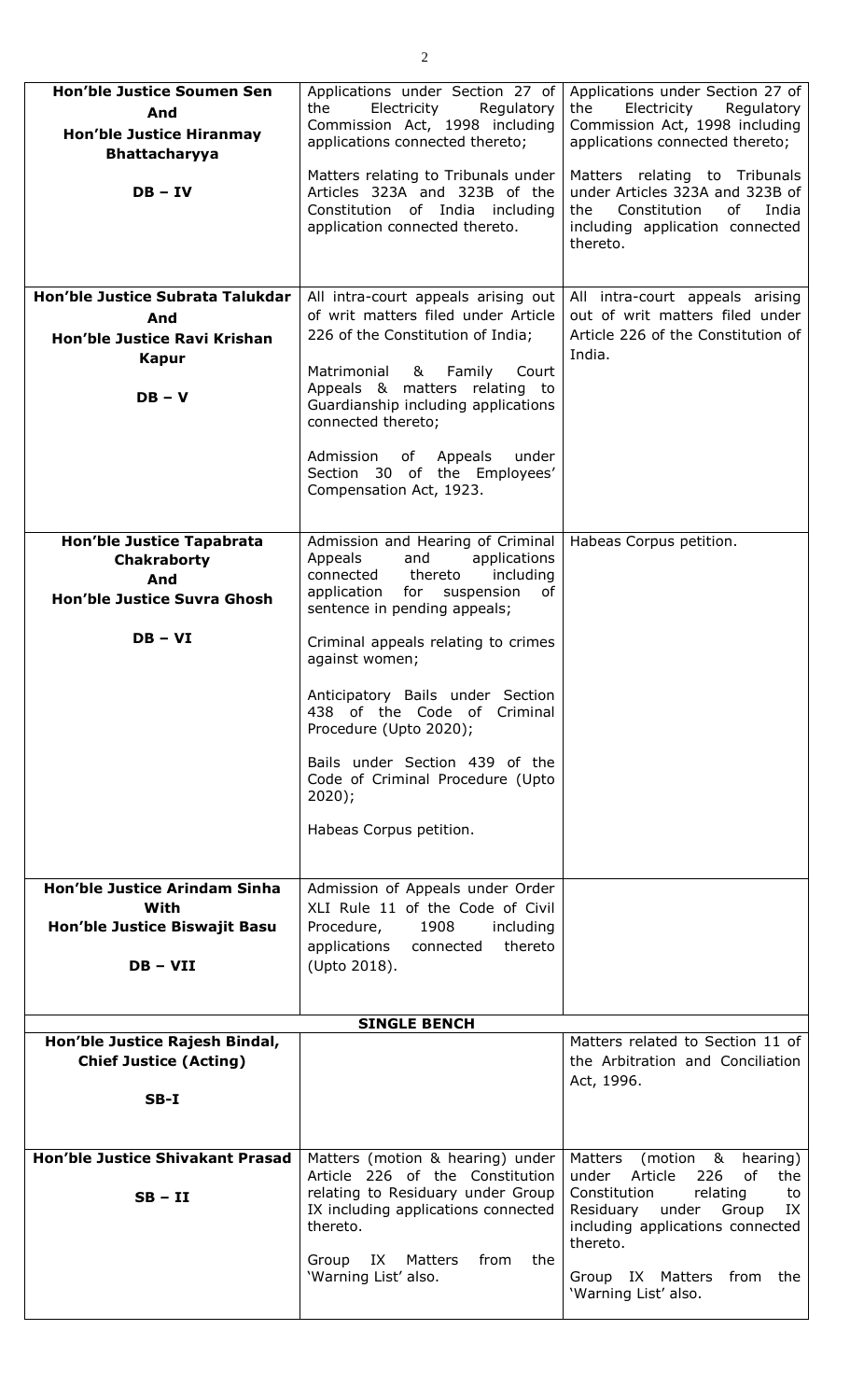| Hon'ble Justice Rajasekhar<br><b>Mantha</b><br>$SB - III$       | Matters (motion & hearing) under<br>Article 226 of the Constitution<br>relating to Residuary under Group<br>IX including applications connected<br>thereto.<br>Group<br>IX<br>Matters<br>from<br>the<br>'Warning List' also.                                                                                                                                                                                                                                                     | (motion & hearing)<br>Matters<br>under<br>Article<br>226<br>of<br>the<br>relating<br>Constitution<br>to<br>Residuary<br>under<br>Group<br>IX<br>including applications connected<br>thereto.<br>Group IX Matters from the<br>'Warning List' also.                                                                                                                                                                                                                                                                                                                               |
|-----------------------------------------------------------------|----------------------------------------------------------------------------------------------------------------------------------------------------------------------------------------------------------------------------------------------------------------------------------------------------------------------------------------------------------------------------------------------------------------------------------------------------------------------------------|---------------------------------------------------------------------------------------------------------------------------------------------------------------------------------------------------------------------------------------------------------------------------------------------------------------------------------------------------------------------------------------------------------------------------------------------------------------------------------------------------------------------------------------------------------------------------------|
| Hon'ble Justice Sabyasachi<br><b>Bhattacharyya</b><br>$SB - IV$ | Admission and hearing of Civil<br>Revisions under Article 227 of the<br>Constitution including applications<br>connected thereto.<br>Applications under Section 24 of<br>the Code of Civil Procedure,<br>Second Appeal, First Miscellaneous<br>Miscellaneous<br>Appeal, Second<br>of years<br>irrespective<br>Appeal<br>including applications connected<br>thereto.<br>Matters relating to contempt (civil)<br>of Sub-ordinate Courts to be heard<br>by a Judge sitting singly. |                                                                                                                                                                                                                                                                                                                                                                                                                                                                                                                                                                                 |
| Hon'ble Justice Moushumi<br><b>Bhattacharya</b><br>$SB - V$     | Admission and hearing of Civil<br>Revisions under Article 227 of the<br>Constitution including applications<br>connected thereto.                                                                                                                                                                                                                                                                                                                                                | After completion of Commercial<br>Division matters, will take up<br>Interlocutory<br>matters<br>and<br>Intellectual<br>Rights<br>Property<br>matters.<br>Matters relating to Companies<br>Act including suits<br>against<br>Companies (in liquidation),<br>Admiralty and Contempt Matters<br>relating to Company Law Board<br>and misfeasance;<br>Insolvency matters;<br>Matters under Arbitration Act,<br>1940<br>Arbitration<br>and<br>&<br>Conciliation Act, 1996 (excluding<br>matters pertaining to Section 11<br>of the Act) including applications<br>connected thereto. |
| Hon'ble Justice Shekhar B. Saraf<br>$SB - VI$                   | Appeals relating to all Claim cases<br>including applications connected<br>thereto (excluding admission of<br>Appeals under Section 30 of the<br>Employees' Compensation Act,<br>1923). Matters related to Claim<br>cases from 'Warning List' also.<br>Criminal<br>Revisional Applications<br>upto 2010.<br>Any other matter assigned by the<br>Hon'ble the Chief Justice (Acting).                                                                                              | All pending Original Side matters<br>related to--<br>1. BIFR,<br>2. Admiralty suits,<br>3. Appeal under The State<br>Corporations<br>Financial<br>Act,<br>4. Appeal under Section 151<br>of CrPC,<br>5. AIRB matters,<br>6. Matrimonial suits,<br>7. Applications under The<br>Guardians<br>Wards<br>and<br>Act,<br>8. Applications under<br>The<br>Central Excises and Salt<br>Act.<br>other<br>Any<br>matter<br>assigned by the Hon'ble the<br>Chief Justice (Acting).                                                                                                        |

3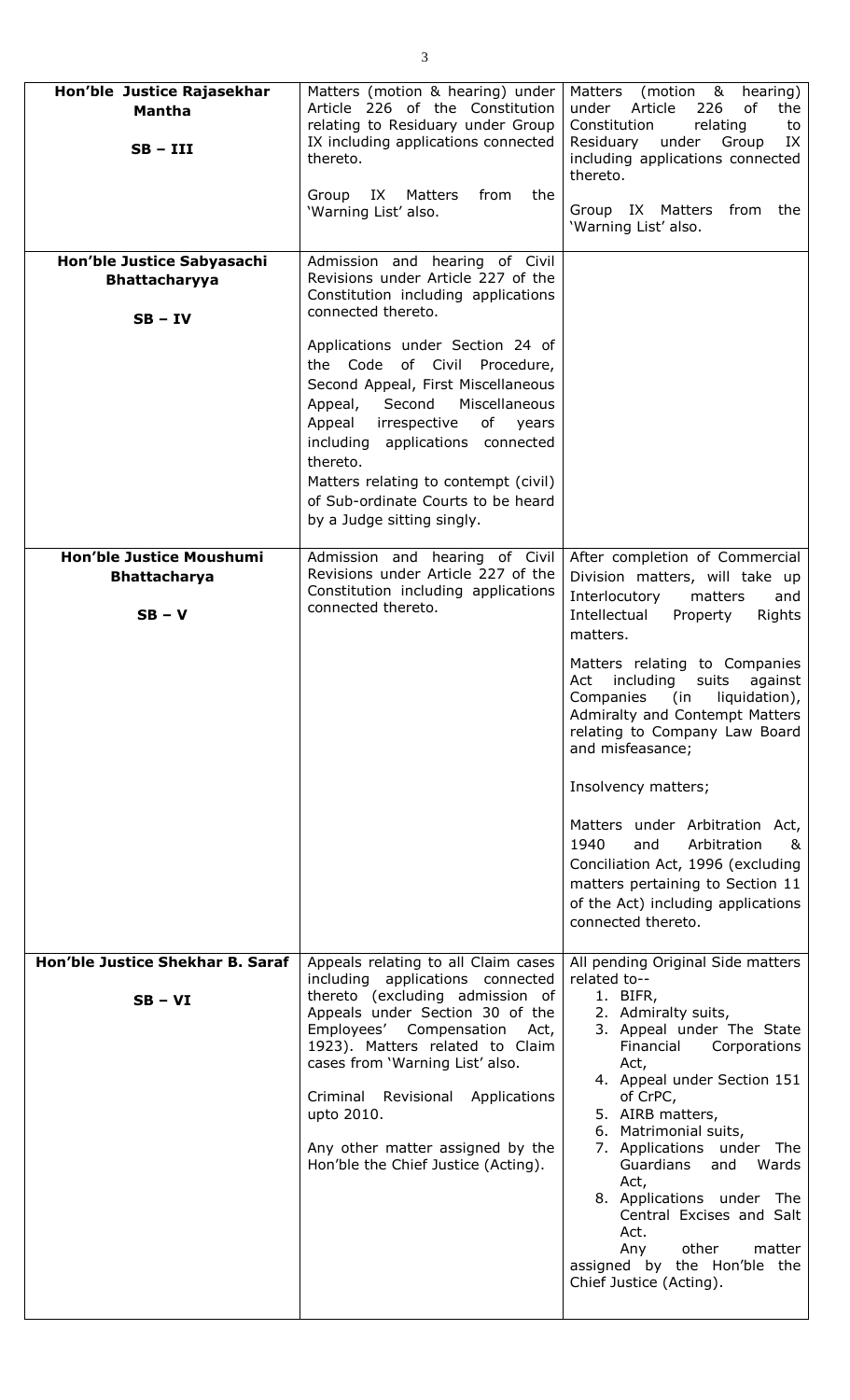| Hon'ble Justice Shampa Sarkar<br>$SB - VII$                          | Matters (motion & hearing) related<br>to Writ (Group - VI to Group -<br>VIII);                                                                                                                                                       | (motion & hearing)<br>Matters<br>related to Writ (Group - VI to<br>Group - VIII);                                     |
|----------------------------------------------------------------------|--------------------------------------------------------------------------------------------------------------------------------------------------------------------------------------------------------------------------------------|-----------------------------------------------------------------------------------------------------------------------|
|                                                                      | All Single Bench matters from<br>'Warning List' excluding<br>Claim<br>and<br>Residuary<br>matters<br>cases<br>(Group IX) of Writ.                                                                                                    | All Single Bench matters from<br>'Warning List' excluding Claim<br>cases and Residuary matters<br>(Group IX) of Writ. |
| <b>Hon'ble Justice Arindam</b><br><b>Mukherjee</b><br><b>SB-VIII</b> | Single Bench Contempt matters<br>irrespective of classification upto<br>2009.                                                                                                                                                        | Single Bench Contempt matters<br>irrespective of classification upto<br>2009.                                         |
| Hon'ble Justice Amrita Sinha<br>SB-IX                                | Matters (motion & hearing) related<br>to Writ (Group $-$ V).                                                                                                                                                                         | Matters<br>(motion & hearing)<br>related to Writ (Group $-$ V).                                                       |
| <b>Hon'ble Justice Abhijit</b><br>Gangopadhyay<br>$SB-X$             | Matters (motion & hearing) related<br>to Writ (Group-II).                                                                                                                                                                            | Matters<br>(motion & hearing)<br>related to Writ (Group-II).                                                          |
| Hon'ble Justice Jay Sengupta<br>$SB - XI$                            | Criminal Revisional<br>Applications<br>(from 2011 to 2019).                                                                                                                                                                          |                                                                                                                       |
| Hon'ble Justice Md. Nizamuddin<br><b>SB-XII</b>                      | Matters (motion & hearing) related<br>to Writ (Groups-I, III, IV).                                                                                                                                                                   | (motion & hearing)<br>Matters<br>related to Writ (Groups-I, III,<br>IV).                                              |
| Hon'ble Justice Tirthankar Ghosh<br><b>SB-XIII</b>                   | Criminal<br>Revisional<br>Applications<br>(from 2011 to 2019).<br>Admission and hearing of Criminal<br>Appeals<br>including<br>Bail<br>under<br>Section 439 of the Code of<br>Criminal Procedure<br>filed<br>upto<br>2019.           |                                                                                                                       |
| <b>Hon'ble Justice Kausik Chanda</b><br><b>SB-XIV</b>                | Criminal<br>Revisional<br>applications<br>filed 2020 onwards;<br>Admission and hearing of Criminal<br>Appeals<br>including<br><b>Bails</b><br>under<br>Section<br>439 of the Code of<br>Criminal Procedure filed<br>2020<br>onwards. |                                                                                                                       |